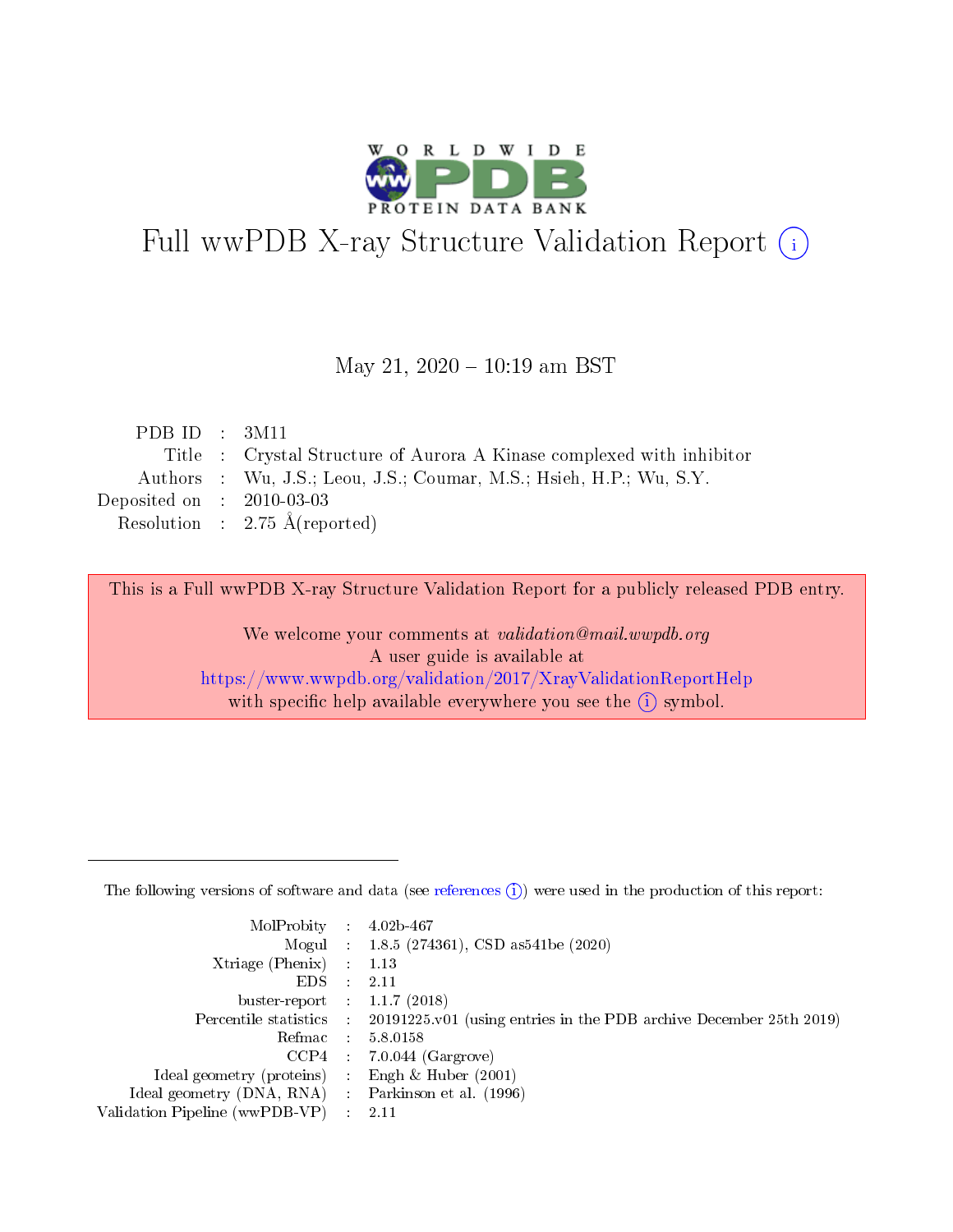# 1 [O](https://www.wwpdb.org/validation/2017/XrayValidationReportHelp#overall_quality)verall quality at a glance  $(i)$

The following experimental techniques were used to determine the structure: X-RAY DIFFRACTION

The reported resolution of this entry is 2.75 Å.

Percentile scores (ranging between 0-100) for global validation metrics of the entry are shown in the following graphic. The table shows the number of entries on which the scores are based.



| Metric                | Whole archive<br>$(\#\text{Entries})$ | <b>Similar resolution</b><br>$(\#\text{Entries}, \text{resolution range}(\textup{\AA}))$ |
|-----------------------|---------------------------------------|------------------------------------------------------------------------------------------|
| $R_{free}$            | 130704                                | $1235(2.78-2.74)$                                                                        |
| Clashscore            | 141614                                | 1277 (2.78-2.74)                                                                         |
| Ramachandran outliers | 138981                                | $1257(2.78-2.74)$                                                                        |
| Sidechain outliers    | 138945                                | $1257(2.78-2.74)$                                                                        |
| RSRZ outliers         | 127900                                | $1207(2.78-2.74)$                                                                        |

The table below summarises the geometric issues observed across the polymeric chains and their fit to the electron density. The red, orange, yellow and green segments on the lower bar indicate the fraction of residues that contain outliers for  $>=3, 2, 1$  and 0 types of geometric quality criteria respectively. A grey segment represents the fraction of residues that are not modelled. The numeric value for each fraction is indicated below the corresponding segment, with a dot representing fractions <=5% The upper red bar (where present) indicates the fraction of residues that have poor fit to the electron density. The numeric value is given above the bar.

| Mol       | $\sim$ 1<br>hain | Length | Quality of chain |     |  |    |  |  |  |
|-----------|------------------|--------|------------------|-----|--|----|--|--|--|
|           |                  | חדר    | 5%               |     |  |    |  |  |  |
| <u>д.</u> | . .              | 21 U   | 66%              | 22% |  | 8% |  |  |  |

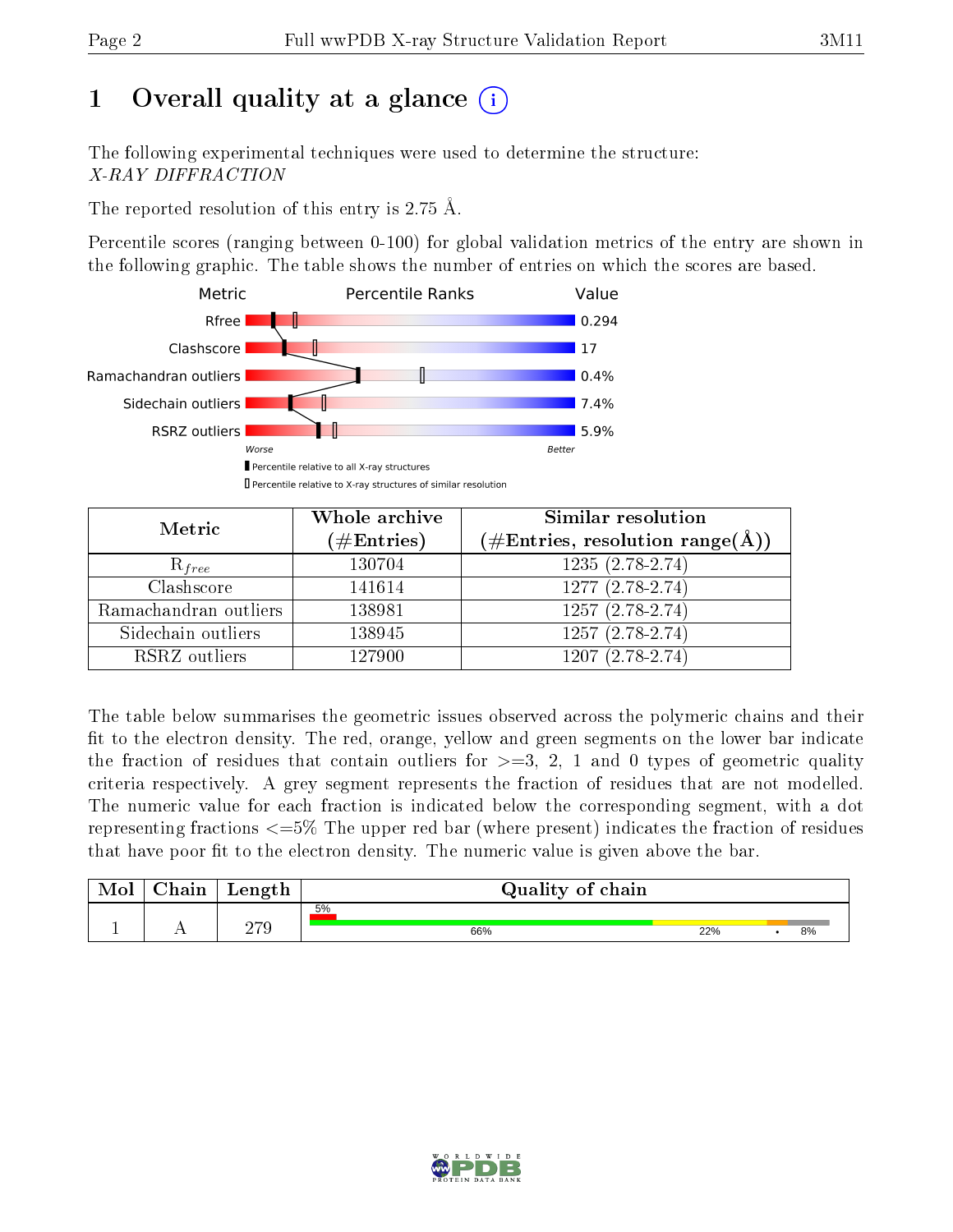# 2 Entry composition  $\left( \cdot \right)$

There are 3 unique types of molecules in this entry. The entry contains 2202 atoms, of which 0 are hydrogens and 0 are deuteriums.

In the tables below, the ZeroOcc column contains the number of atoms modelled with zero occupancy, the AltConf column contains the number of residues with at least one atom in alternate conformation and the Trace column contains the number of residues modelled with at most 2 atoms.

Molecule 1 is a protein called Serine/threonine-protein kinase 6.

| Mol | ${\rm Chain}$ | Residues | Atoms               |      |     |  | ZeroOcc | $\vert$ AltConf $\vert$ Trace |  |  |
|-----|---------------|----------|---------------------|------|-----|--|---------|-------------------------------|--|--|
|     |               | 256      | $\rm Total$<br>2062 | 1330 | 353 |  |         |                               |  |  |

There is a discrepancy between the modelled and reference sequences:

| ∕hain | Residue | Modelled    | Actual    | omment                                        | Reference |
|-------|---------|-------------|-----------|-----------------------------------------------|-----------|
| . .   | 288     | ${\rm AST}$ | TITT<br>- | н<br>MU<br>IN HIHI<br>וי∆ חי<br>.<br>∷R H∶I I | 4965      |

• Molecule 2 is  $1-(4-\{2-\frac{56}{6}\}-\frac{1}{10}\})$  mino]ethyl}phenyl)-3-phenylu rea (three-letter code: AKI) (formula:  $C_{33}H_{27}N_5O_2$ ).



|  | Mol   Chain   Residues | Atoms       |    |  |  | $ZeroOcc \mid AltConf \mid$ |
|--|------------------------|-------------|----|--|--|-----------------------------|
|  |                        | Total C N O | 33 |  |  |                             |

• Molecule 3 is water.

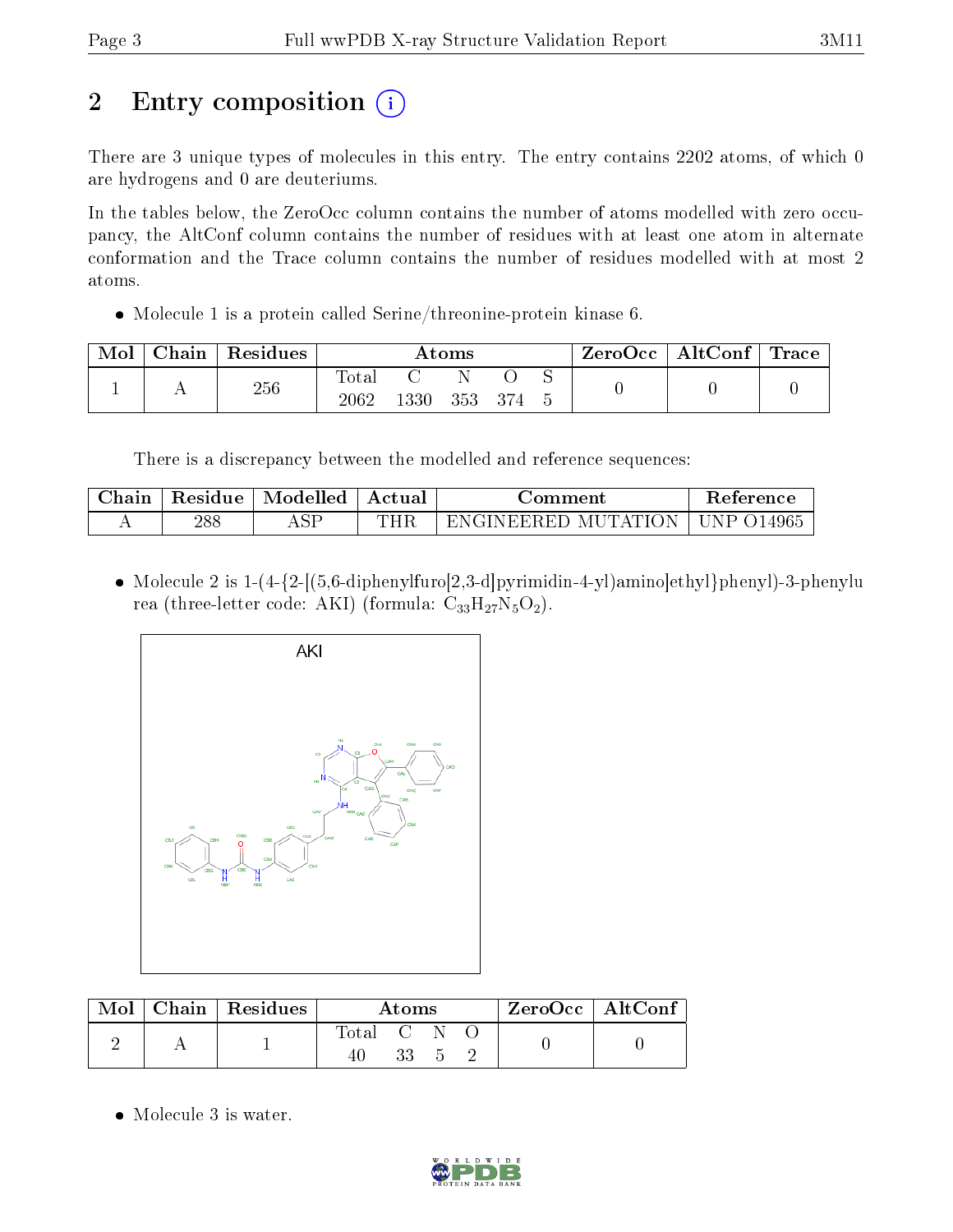|  | $\text{Mol}$   Chain   Residues | Atoms               | ZeroOcc   AltConf |  |
|--|---------------------------------|---------------------|-------------------|--|
|  | $100\,$                         | Total<br>100<br>100 |                   |  |

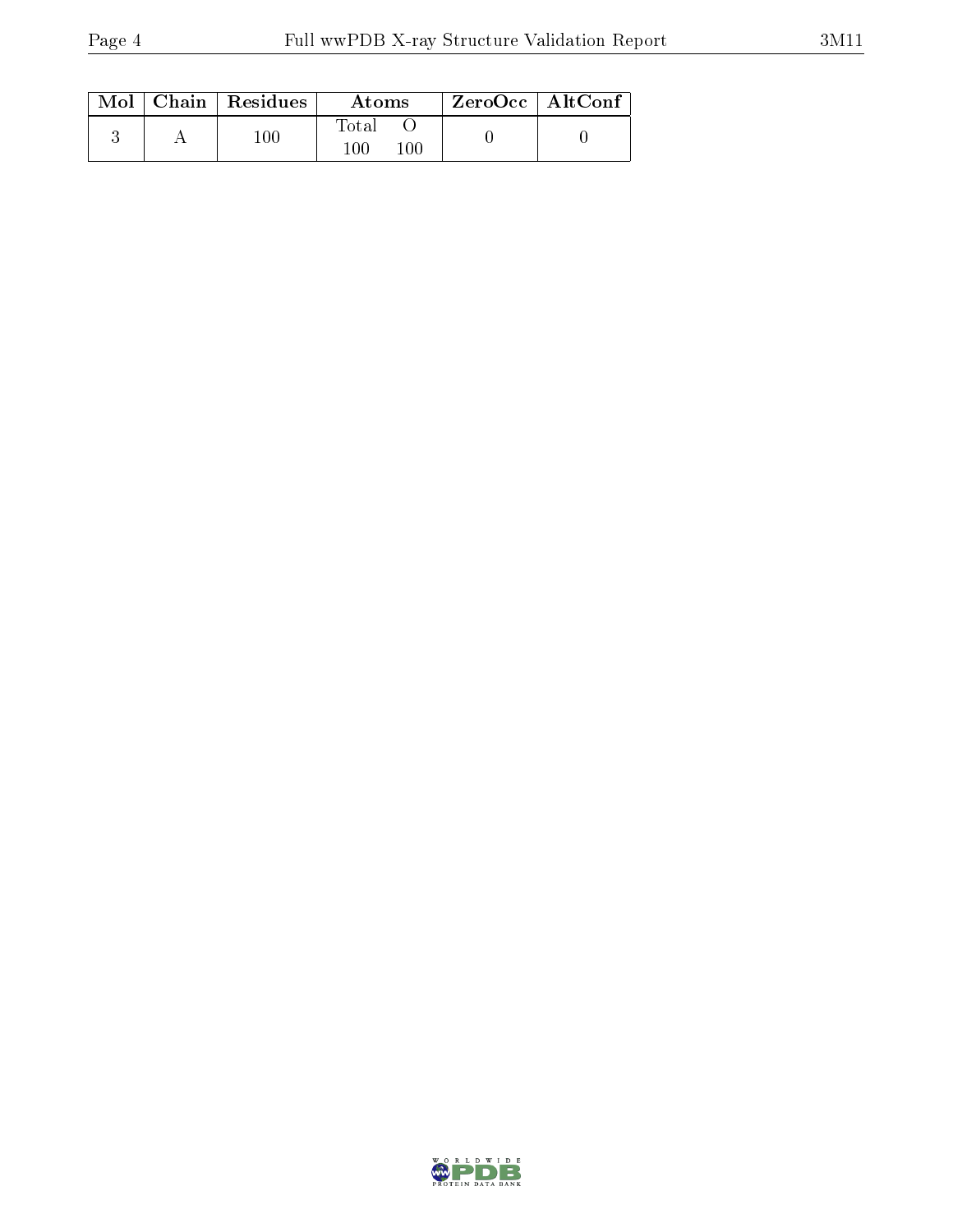# 3 Residue-property plots  $(i)$

These plots are drawn for all protein, RNA and DNA chains in the entry. The first graphic for a chain summarises the proportions of the various outlier classes displayed in the second graphic. The second graphic shows the sequence view annotated by issues in geometry and electron density. Residues are color-coded according to the number of geometric quality criteria for which they contain at least one outlier: green  $= 0$ , yellow  $= 1$ , orange  $= 2$  and red  $= 3$  or more. A red dot above a residue indicates a poor fit to the electron density (RSRZ  $> 2$ ). Stretches of 2 or more consecutive residues without any outlier are shown as a green connector. Residues present in the sample, but not in the model, are shown in grey.



• Molecule 1: Serine/threonine-protein kinase 6

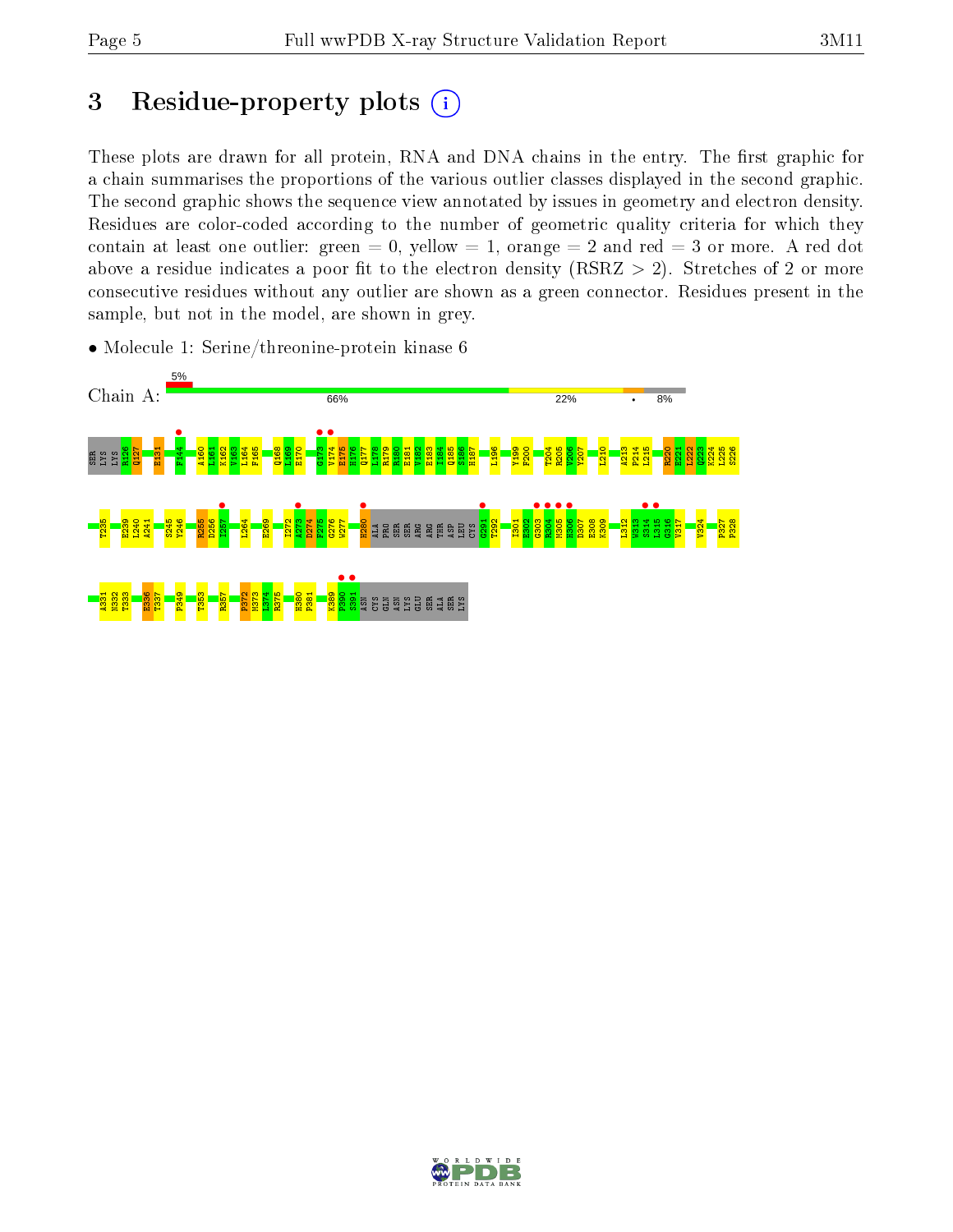## 4 Data and refinement statistics  $(i)$

| Property                                                         | Value                                            | Source     |
|------------------------------------------------------------------|--------------------------------------------------|------------|
| Space group                                                      | P 61 2 2                                         | Depositor  |
| Cell constants                                                   | 82.27Å 170.28Å<br>$82.27\text{\AA}$              | Depositor  |
| a, b, c, $\alpha$ , $\beta$ , $\gamma$                           | $90.00^{\circ}$ $90.00^{\circ}$ $120.00^{\circ}$ |            |
| Resolution $(A)$                                                 | 30.00<br>$-2.75$                                 | Depositor  |
|                                                                  | $28.38 - 2.75$                                   | <b>EDS</b> |
| % Data completeness                                              | $94.7(30.00-2.75)$                               | Depositor  |
| (in resolution range)                                            | $94.7(28.38-2.75)$                               | <b>EDS</b> |
| $R_{merge}$                                                      | 0.05                                             | Depositor  |
| $\mathrm{R}_{sym}$                                               | (Not available)                                  | Depositor  |
| $\sqrt{I/\sigma(I)} > 1$                                         | 6.84 (at $2.76\text{\AA}$ )                      | Xtriage    |
| Refinement program                                               | <b>REFMAC</b>                                    | Depositor  |
|                                                                  | 0.217, 0.299                                     | Depositor  |
| $R, R_{free}$                                                    | $0.223$ ,<br>0.294                               | DCC        |
| $R_{free}$ test set                                              | 419 reflections $(4.71\%)$                       | wwPDB-VP   |
| Wilson B-factor $(A^2)$                                          | 69.0                                             | Xtriage    |
| Anisotropy                                                       | 0.103                                            | Xtriage    |
| Bulk solvent $k_{sol}(\text{e}/\text{A}^3), B_{sol}(\text{A}^2)$ | $0.33$ , 49.4                                    | <b>EDS</b> |
| L-test for twinning <sup>2</sup>                                 | $< L >$ = 0.50, $< L^2 >$ = 0.33                 | Xtriage    |
| Estimated twinning fraction                                      | No twinning to report.                           | Xtriage    |
| $F_o, F_c$ correlation                                           | 0.94                                             | <b>EDS</b> |
| Total number of atoms                                            | 2202                                             | wwPDB-VP   |
| Average B, all atoms $(A^2)$                                     | 69.0                                             | wwPDB-VP   |

Xtriage's analysis on translational NCS is as follows: The largest off-origin peak in the Patterson function is  $3.61\%$  of the height of the origin peak. No significant pseudotranslation is detected.

<sup>&</sup>lt;sup>2</sup>Theoretical values of  $\langle |L| \rangle$ ,  $\langle L^2 \rangle$  for acentric reflections are 0.5, 0.333 respectively for untwinned datasets, and 0.375, 0.2 for perfectly twinned datasets.



<span id="page-5-1"></span><span id="page-5-0"></span><sup>1</sup> Intensities estimated from amplitudes.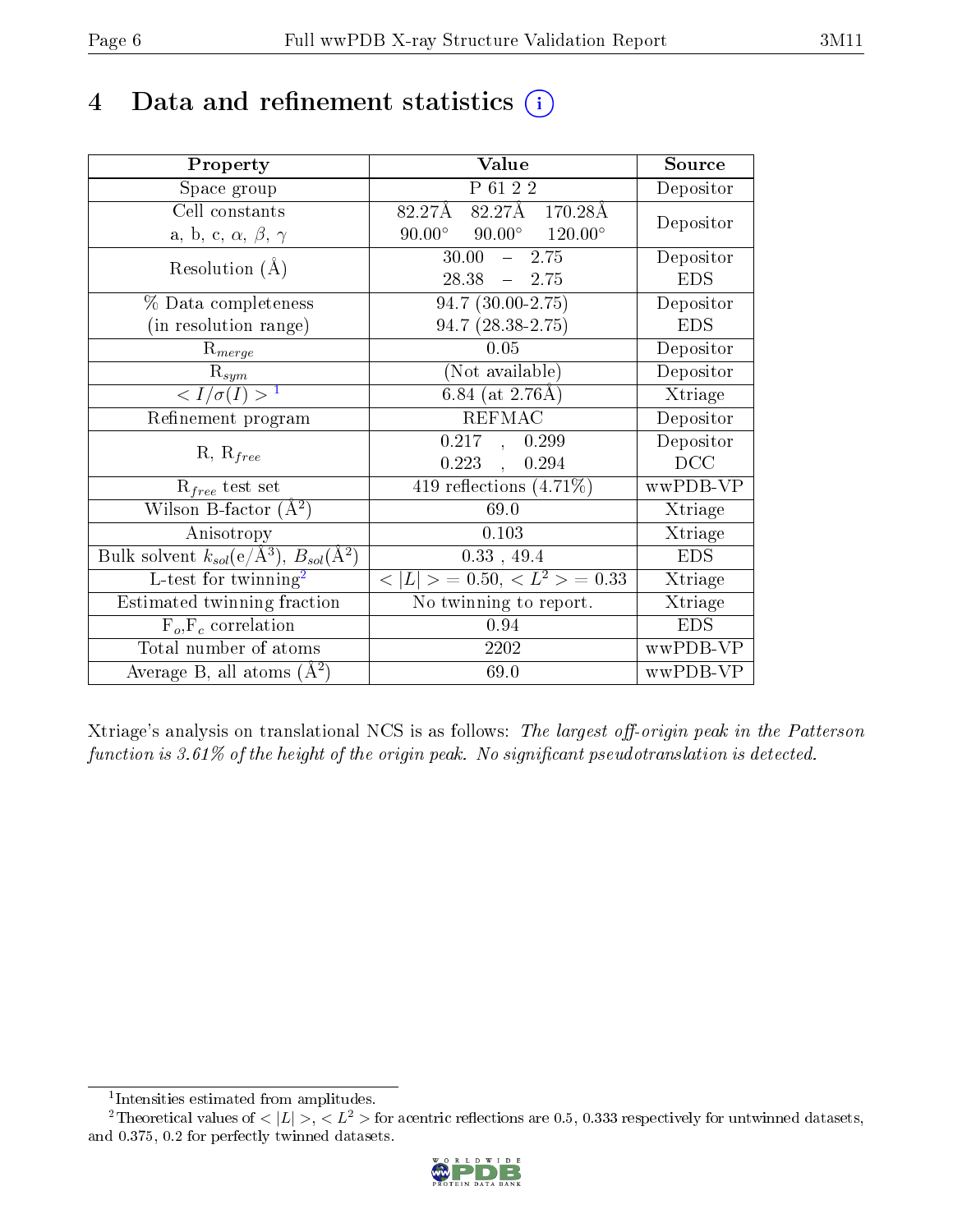# 5 Model quality  $(i)$

## 5.1 Standard geometry  $\overline{()}$

Bond lengths and bond angles in the following residue types are not validated in this section: AKI

The Z score for a bond length (or angle) is the number of standard deviations the observed value is removed from the expected value. A bond length (or angle) with  $|Z| > 5$  is considered an outlier worth inspection. RMSZ is the root-mean-square of all Z scores of the bond lengths (or angles).

| $Mol$   Chain |      | Bond lengths                     | Bond angles |                    |  |
|---------------|------|----------------------------------|-------------|--------------------|--|
|               |      | RMSZ $\mid \#  Z  > 5 \mid$ RMSZ |             | $\# Z  > 5$        |  |
|               | 0.58 | 0/2115                           | 0.72        | $1/2869$ $(0.0\%)$ |  |

There are no bond length outliers.

All (1) bond angle outliers are listed below:

|  |  |                           | $\mid$ Mol $\mid$ Chain $\mid$ Res $\mid$ Type $\mid$ Atoms $\mid$ Z $\mid$ Observed( <sup>o</sup> ) $\mid$ Ideal( <sup>o</sup> ) |          |
|--|--|---------------------------|-----------------------------------------------------------------------------------------------------------------------------------|----------|
|  |  | 274   ASP   N-CA-C   5.50 | 125.86                                                                                                                            | - 111 00 |

There are no chirality outliers.

There are no planarity outliers.

### $5.2$  Too-close contacts  $(i)$

In the following table, the Non-H and H(model) columns list the number of non-hydrogen atoms and hydrogen atoms in the chain respectively. The H(added) column lists the number of hydrogen atoms added and optimized by MolProbity. The Clashes column lists the number of clashes within the asymmetric unit, whereas Symm-Clashes lists symmetry related clashes.

| Mol |         |      |    | Chain   Non-H   H(model)   H(added)   Clashes   Symm-Clashes |
|-----|---------|------|----|--------------------------------------------------------------|
|     | 2062    | 2012 | ፍና |                                                              |
|     |         |      |    |                                                              |
|     | $100\,$ |      |    |                                                              |
|     | 202     | 2039 |    |                                                              |

The all-atom clashscore is defined as the number of clashes found per 1000 atoms (including hydrogen atoms). The all-atom clashscore for this structure is 17.

All (72) close contacts within the same asymmetric unit are listed below, sorted by their clash magnitude.

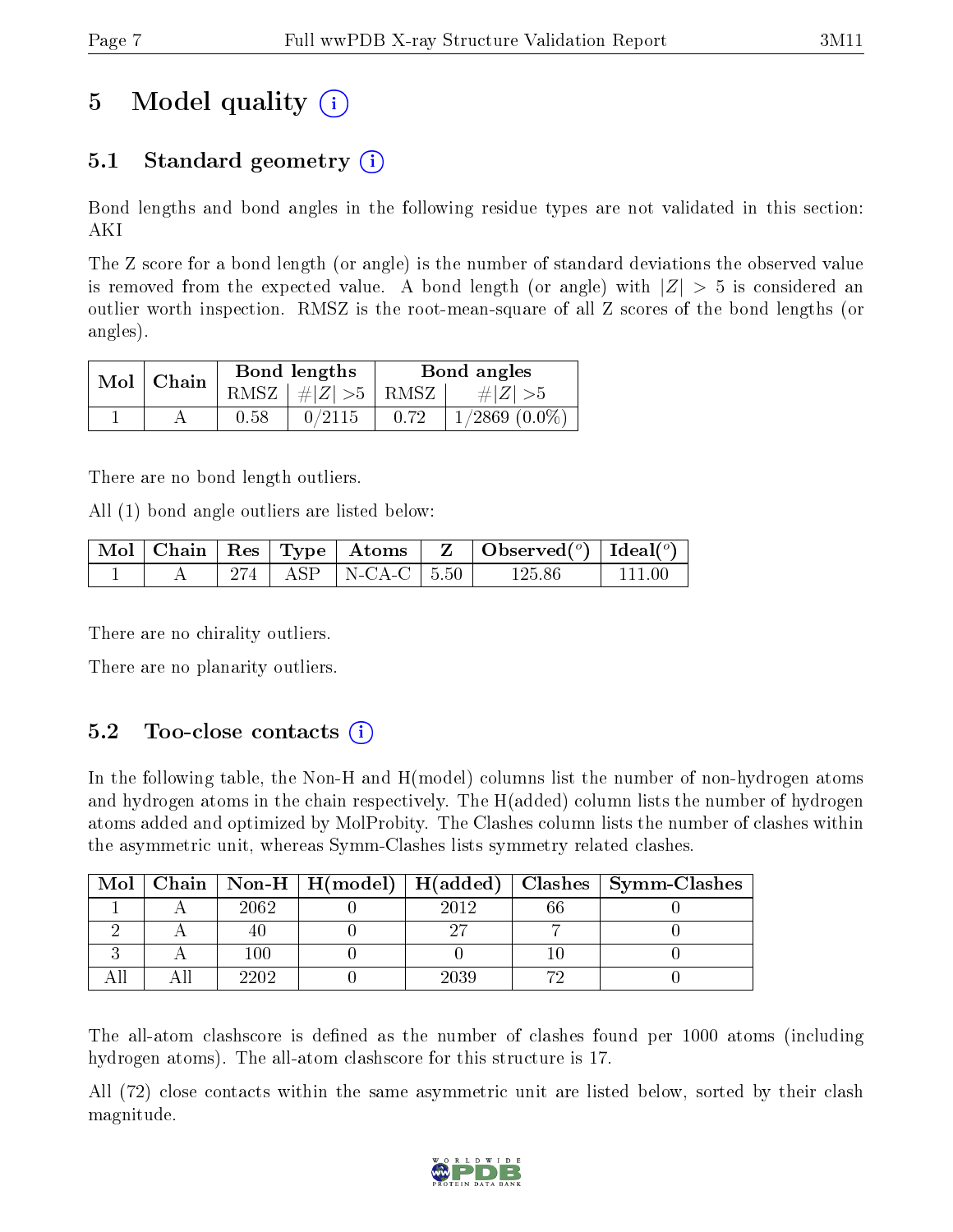| Atom-1              | Atom-2                          | Interatomic      | Clash         |  |
|---------------------|---------------------------------|------------------|---------------|--|
|                     |                                 | distance $(\AA)$ | overlap $(A)$ |  |
| 2:A:1:AKI:HAM       | 2:A:1:AKI:CAB                   | 2.00             | 0.90          |  |
| 1: A:256: ASP:HB3   | 3:A:10:HOH:O                    | 1.75             | 0.86          |  |
| 2:A:1:AKI:HAM       | 2:A:1:AKI:CAC                   | 2.05             | 0.85          |  |
| 1:A:331:ALA:HB1     | 1:A:336:GLU:OE2                 | 1.79             | 0.83          |  |
| 1:A:274:ASP:O       | 1:A:274:ASP:OD1                 | 1.97             | 0.82          |  |
| 1:A:170:GLU:HG3     | 1:A:175:GLU:OE1                 | 1.86             | 0.75          |  |
| 2:A:1:AKI:CAM       | 2:A:1:AKI:CAB                   | 2.66             | 0.74          |  |
| 1:A:181:GLU:HB2     | 1: A:276: GLY:HA2               | 1.71             | 0.73          |  |
| 1: A:380: HIS: CG   | 1: A: 381: PRO: HD2             | 2.26             | 0.71          |  |
| 1:A:274:ASP:C       | 1: A:274: ASP:OD1               | 2.32             | 0.68          |  |
| 1:A:331:ALA:CB      | 1: A: 336: GLU: HG2             | 2.25             | 0.67          |  |
| 1: A: 183: GLU: HG2 | 3:A:71:HOH:O                    | 1.96             | 0.65          |  |
| 1:A:331:ALA:HB1     | 1: A: 336: GLU: CD              | 2.17             | 0.65          |  |
| 1:A:220:ARG:HG2     | 3: A:61: HOH:O                  | 1.98             | 0.64          |  |
| 1: A: 127: GLN: O   | 1: A: 127: GLN: NE2             | 2.31             | 0.63          |  |
| 1: A: 162: LYS: HG2 | $1: A: 164: \overline{LEU:CD1}$ | 2.29             | 0.62          |  |
| 1: A:240:LEU:HD23   | 1:A:272:ILE:HD11                | 1.80             | 0.62          |  |
| 2:A:1:AKI:HBL       | 2:A:1:AKI:OBM                   | 1.99             | 0.61          |  |
| 1:A:255:ARG:HH11    | 1: A:255: ARG:HG3               | 1.65             | 0.61          |  |
| 1: A:255:ARG:CG     | 1:A:255:ARG:HH11                | 2.14             | 0.61          |  |
| 1: A: 183: GLU: CG  | 3:A:71:HOH:O                    | 2.49             | 0.60          |  |
| 1:A:331:ALA:HB1     | 1: A: 336: GLU: HG2             | 1.84             | 0.60          |  |
| 1:A:274:ASP:O       | 1:A:274:ASP:CG                  | 2.38             | 0.59          |  |
| 1: A: 353: THR:O    | 1: A:357: ARG:HG3               | 2.03             | 0.59          |  |
| 1:A:331:ALA:HB1     | 1: A: 336: GLU: CG              | 2.32             | 0.58          |  |
| 2:A:1:AKI:HNBN      | 2:A:1:AKI:CAD                   | 2.16             | 0.58          |  |
| 1: A: 185: GLN: HG2 | 1: A: 196: LEU: HB2             | 1.86             | 0.58          |  |
| 1:A:220:ARG:HH11    | 1: A:224:LYS:HG3                | 1.68             | 0.58          |  |
| 1:A:127:GLN:HB2     | 3: A:9: HOH:O                   | 2.02             | 0.58          |  |
| 1:A:181:GLU:HG3     | 1: A:276: GLY:N                 | 2.19             | 0.57          |  |
| 1: A:373:MET:HE3    | 3: A:8: HOH:O                   | 2.04             | 0.56          |  |
| 1: A: 162: LYS: HG2 | 1:A:164:LEU:HD11                | 1.86             | 0.56          |  |
| 1:A:255:ARG:HG3     | 1:A:277:TRP:O                   | 2.05             | 0.56          |  |
| 2:A:1:AKI:CBL       | 2:A:1:AKI:OBM                   | 2.50             | 0.56          |  |
| 1: A:175: GLU:HG2   | 1:A:179:ARG:HH12                | 1.72             | 0.54          |  |
| 1:A:225:LEU:O       | 1:A:226:SER:HB2                 | 2.07             | 0.54          |  |
| 1:A:255:ARG:NH1     | 1: A:255: ARG:HG3               | 2.21             | 0.54          |  |
| 1:A:274:ASP:HB2     | 2:A:1:AKI:CBB                   | 2.38             | 0.53          |  |
| 1: A: 185: GLN: HG2 | 1:A:196:LEU:CB                  | 2.39             | 0.53          |  |
| 1: A:375: ARG: HB3  | 3:A:83:HOH:O                    | 2.09             | 0.53          |  |
| 1:A:331:ALA:HB3     | 1: A: 337: THR: OG1             | 2.10             | 0.52          |  |
| 1:A:164:LEU:O       | 1:A:205:ARG:HB2                 | 2.12             | 0.50          |  |

Continued on next page...

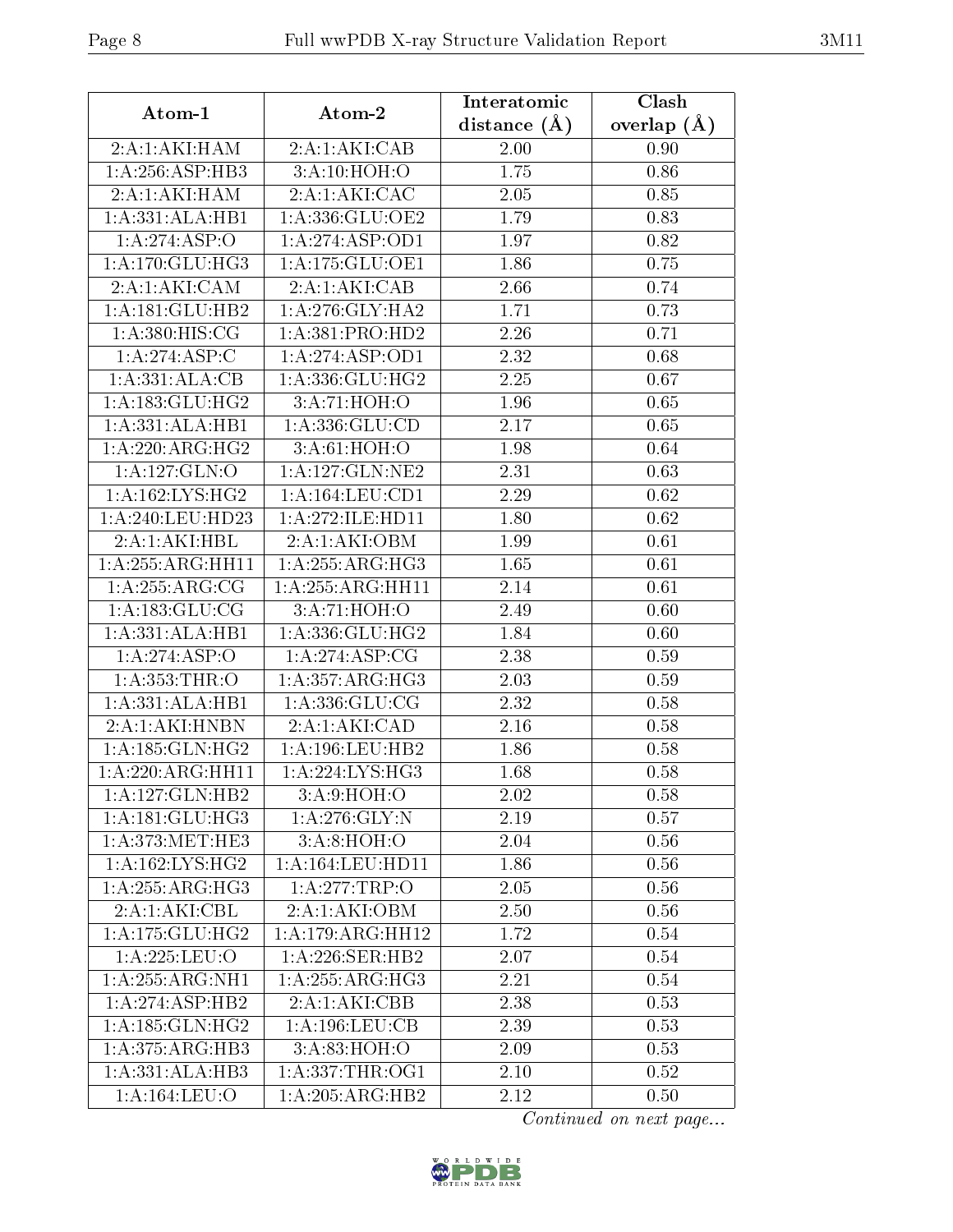| $P$ . The second set of $P$ is the set of $P$ and $P$ and $P$<br>Atom-1 | Atom-2              | Interatomic       | Clash         |
|-------------------------------------------------------------------------|---------------------|-------------------|---------------|
|                                                                         |                     | distance $(A)$    | overlap $(A)$ |
| 1: A: 165: PHE: HB2                                                     | 1: A:168: GLN: HG2  | 1.95              | 0.49          |
| 1:A:380:HIS:ND1                                                         | 1: A: 381: PRO: HD2 | 2.27              | 0.49          |
| 1:A:241:ALA:O                                                           | 1:A:245:SER:N       | $2.45\,$          | 0.48          |
| $1: A:200:$ PHE:CE2                                                     | 1: A:207:TYR:CD2    | 3.02              | 0.47          |
| 1: A: 235: THR:O                                                        | 1:A:239:GLU:HG3     | 2.14              | 0.47          |
| 1:A:331:ALA:CB                                                          | 1: A: 336: GLU: CG  | 2.91              | 0.47          |
| 1:A:317:VAL:HG13                                                        | 1:A:328:PRO:HD2     | 1.95              | 0.47          |
| 1:A:222:LEU:O                                                           | 1:A:226:SER:N       | 2.47              | 0.47          |
| 1:A:220:ARG:NH1                                                         | 1: A:224:LYS:HG3    | $\overline{2}.29$ | 0.46          |
| 1:A:213:ALA:HB1                                                         | 1:A:264:LEU:O       | 2.16              | 0.46          |
| 1: A:280:HIS:C                                                          | 3:A:6:HOH:O         | $\overline{2.54}$ | 0.45          |
| 1: A:215:LEU:HB2                                                        | 1:A:264:LEU:HB2     | 1.99              | 0.45          |
| 1: A:301: ILE:C                                                         | 1: A:303: GLY:H     | 2.19              | 0.45          |
| 1:A:331:ALA:CB                                                          | 1:A:336:GLU:OE2     | 2.59              | 0.45          |
| 1:A:181:GLU:CB                                                          | 1:A:276:GLY:HA2     | 2.44              | 0.44          |
| 1: A:246:TYR:CD1                                                        | 1: A:246:TYR:C      | 2.90              | 0.44          |
| 1:A:174:VAL:O                                                           | 1:A:177:GLN:HB2     | 2.18              | 0.43          |
| 1: A:309: LYS: NZ                                                       | 1: A:372: PRO:O     | 2.51              | 0.43          |
| 1:A:327:PRO:HB2                                                         | 3:A:5:HOH:O         | 2.19              | 0.42          |
| 1: A:255: ARG:CB                                                        | 1:A:255:ARG:HH11    | 2.33              | 0.42          |
| 1: A: 199: TYR: O                                                       | 1:A:200:PHE:HB3     | 2.20              | 0.41          |
| 1:A:213:ALA:HA                                                          | 1:A:214:PRO:HD2     | 1.88              | 0.41          |
| 1: A: 255: ARG: CG                                                      | 1:A:255:ARG:NH1     | 2.78              | 0.41          |
| 1:A:187:HIS:CE1                                                         | 3:A:57:HOH:O        | 2.73              | 0.41          |
| 1: A:196:LEU:HD12                                                       | 1:A:210:LEU:HD23    | 2.02              | 0.41          |
| 1:A:324:VAL:HG13                                                        | 1: A:349: PRO:HG2   | 2.01              | 0.41          |
| 1:A:160:ALA:HB3                                                         | 1: A:210:LEU:HB2    | 2.01              | 0.41          |
| 1:A:307:ASP:OD1                                                         | 1:A:309:LYS:HB2     | $\overline{2}.20$ | 0.41          |
| 1:A:131:GLU:CD                                                          | 1: A: 131: GLU: H   | 2.22              | 0.41          |
| 1:A:312:LEU:HD22                                                        | 1:A:372:PRO:O       | 2.22              | 0.40          |

Continued from previous page...

There are no symmetry-related clashes.

### 5.3 Torsion angles (i)

#### 5.3.1 Protein backbone (i)

In the following table, the Percentiles column shows the percent Ramachandran outliers of the chain as a percentile score with respect to all X-ray entries followed by that with respect to entries of similar resolution.

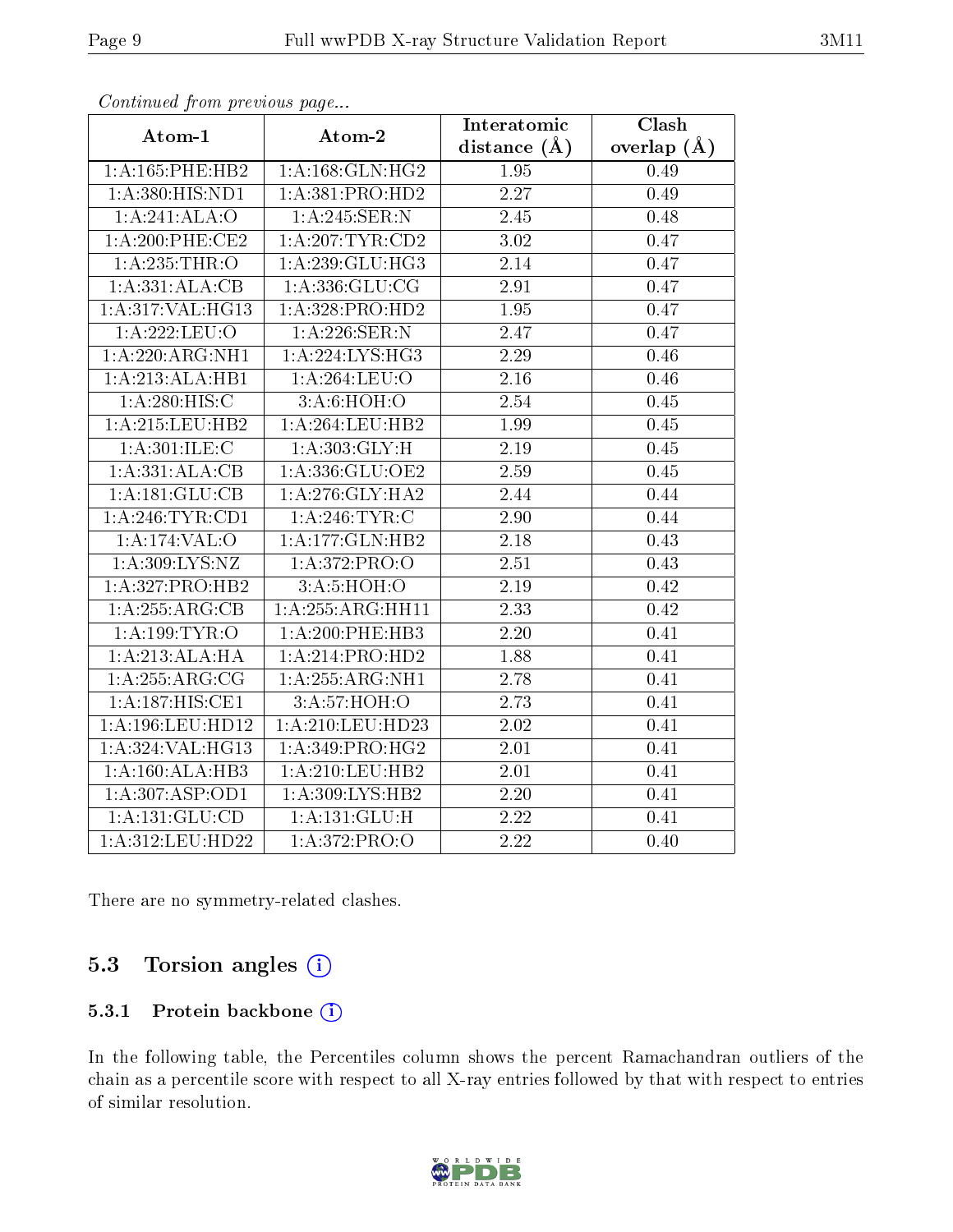The Analysed column shows the number of residues for which the backbone conformation was analysed, and the total number of residues.

|  | Mol   Chain   Analysed   Favoured   Allowed   Outliers   Percentiles |  |  |
|--|----------------------------------------------------------------------|--|--|
|  | 252/279 (90%)   235 (93%)   16 (6%)   1 (0%)   34   53               |  |  |

All (1) Ramachandran outliers are listed below:

| Mol | Chain | Res | 1'vpe |
|-----|-------|-----|-------|
|     |       |     |       |

#### 5.3.2 Protein sidechains  $(i)$

In the following table, the Percentiles column shows the percent sidechain outliers of the chain as a percentile score with respect to all X-ray entries followed by that with respect to entries of similar resolution.

The Analysed column shows the number of residues for which the sidechain conformation was analysed, and the total number of residues.

| $\mid$ Mol $\mid$ Chain $\mid$ | Analysed                                             |  | Rotameric   Outliers   Percentiles |  |  |
|--------------------------------|------------------------------------------------------|--|------------------------------------|--|--|
|                                | $\mid$ 217/247 (88%)   201 (93%)   16 (7%)   13   24 |  |                                    |  |  |

All (16) residues with a non-rotameric sidechain are listed below:

| Mol            | ${\bf Chain}$      | $\operatorname{Res}% \left( \mathcal{N}\right) \equiv\operatorname{Res}(\mathcal{N}_{0})\cap\mathcal{N}_{1}$ | Type                       |
|----------------|--------------------|--------------------------------------------------------------------------------------------------------------|----------------------------|
| 1              | А                  | 127                                                                                                          | <b>GLN</b>                 |
| $\mathbf 1$    | $\overline{\rm A}$ | 131                                                                                                          | GLU                        |
| $\mathbf{1}$   | $\overline{A}$     | 175                                                                                                          | $\overline{{\rm GLU}}$     |
| $\mathbf{1}$   | $\bf{A}$           | 204                                                                                                          | THR                        |
| $\mathbf{1}$   | $\overline{A}$     | 220                                                                                                          | $\overline{\rm A}{\rm RG}$ |
| $\overline{1}$ | $\overline{\rm A}$ | 222                                                                                                          | <b>LEU</b>                 |
| $\mathbf 1$    | $\overline{\rm A}$ | 255                                                                                                          | ${\rm ARG}$                |
| $\mathbf{1}$   | $\overline{A}$     | 269                                                                                                          | GLU                        |
| $\mathbf 1$    | $\bf{A}$           | 280                                                                                                          | <b>HIS</b>                 |
| $\mathbf{1}$   | $\overline{A}$     | 292                                                                                                          | <b>THR</b>                 |
| $\mathbf{1}$   | $\bf{A}$           | 305                                                                                                          | MET                        |
| $\mathbf{1}$   | $\overline{\rm A}$ | 308                                                                                                          | GLU                        |
| $\mathbf{1}$   | $\bf{A}$           | 332                                                                                                          | <b>ASN</b>                 |
| $\mathbf 1$    | $\overline{\rm A}$ | 333                                                                                                          | THR                        |
| $\mathbf{1}$   | $\overline{\rm A}$ | 336                                                                                                          | GLU                        |
| 1              | А                  | 389                                                                                                          | <b>LYS</b>                 |

Some sidechains can be flipped to improve hydrogen bonding and reduce clashes. All (1) such

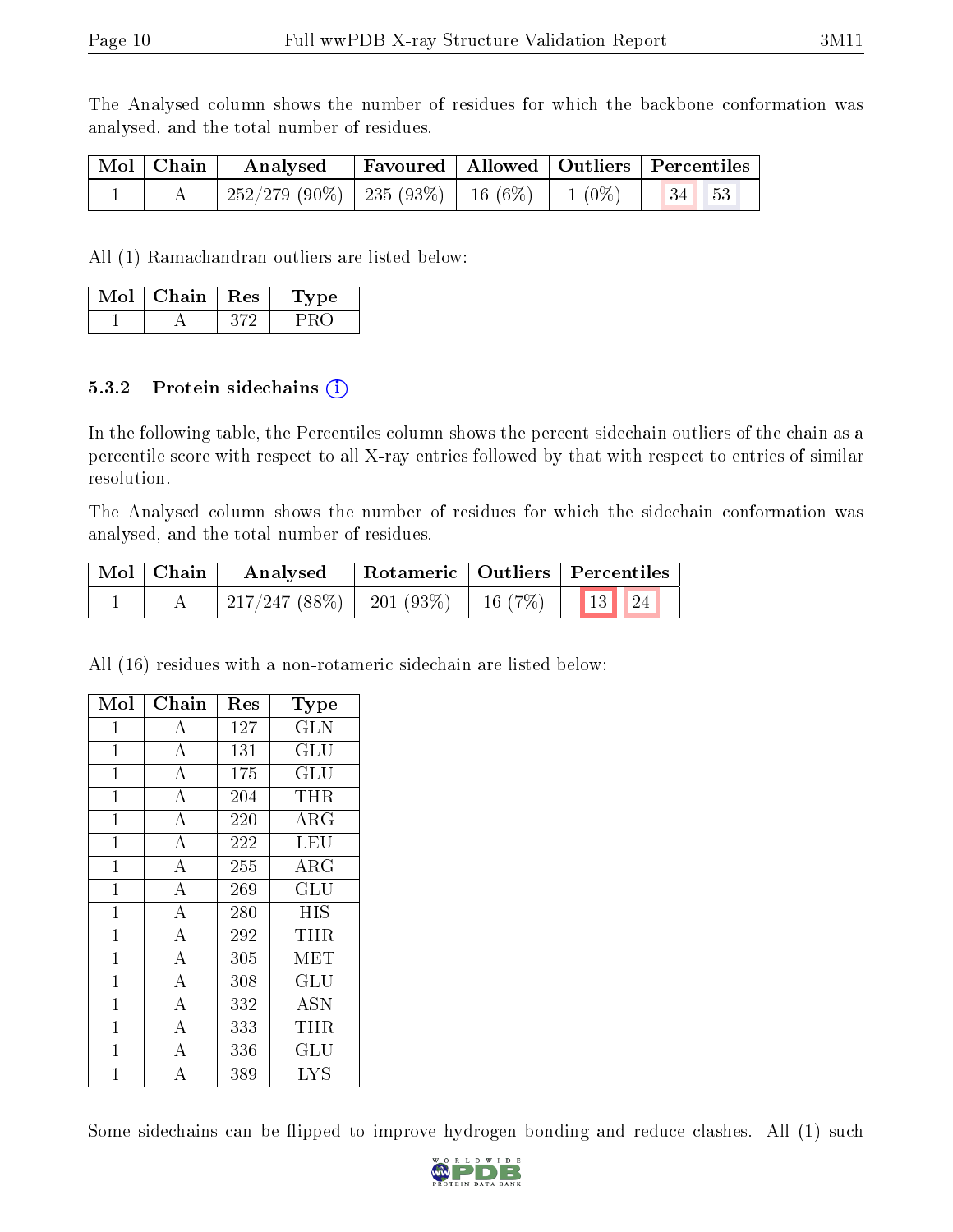sidechains are listed below:

| Mol | Chain | $\mathbb{R}$ Res $\mathbb{R}$ | vpe |
|-----|-------|-------------------------------|-----|
|     |       |                               |     |

#### 5.3.3 RNA [O](https://www.wwpdb.org/validation/2017/XrayValidationReportHelp#rna)i

There are no RNA molecules in this entry.

### 5.4 Non-standard residues in protein, DNA, RNA chains (i)

There are no non-standard protein/DNA/RNA residues in this entry.

#### 5.5 Carbohydrates (i)

There are no carbohydrates in this entry.

### 5.6 Ligand geometry (i)

1 ligand is modelled in this entry.

In the following table, the Counts columns list the number of bonds (or angles) for which Mogul statistics could be retrieved, the number of bonds (or angles) that are observed in the model and the number of bonds (or angles) that are dened in the Chemical Component Dictionary. The Link column lists molecule types, if any, to which the group is linked. The Z score for a bond length (or angle) is the number of standard deviations the observed value is removed from the expected value. A bond length (or angle) with  $|Z| > 2$  is considered an outlier worth inspection. RMSZ is the root-mean-square of all Z scores of the bond lengths (or angles).

|  |     |  | $\mid$ Mol $\mid$ Type $\mid$ Chain $\mid$ Res $\mid$ Link $\mid$ |        |          |                 | Bond lengths               |                                                        | Bond angles                   |  |
|--|-----|--|-------------------------------------------------------------------|--------|----------|-----------------|----------------------------|--------------------------------------------------------|-------------------------------|--|
|  |     |  |                                                                   | Counts |          | RMSZ $ #Z  > 2$ |                            | $\vert$ Counts $\vert$ RMSZ $\vert \#  Z  > 2$ $\vert$ |                               |  |
|  | AKI |  |                                                                   |        | 42,45,45 | 1.96            | $\vert$ 6 (14%)   51,61,61 | 1.54                                                   | $\mid$ $\mid 8 \ (15\%) \mid$ |  |

In the following table, the Chirals column lists the number of chiral outliers, the number of chiral centers analysed, the number of these observed in the model and the number defined in the Chemical Component Dictionary. Similar counts are reported in the Torsion and Rings columns. '-' means no outliers of that kind were identified.

|  |  | Mol   Type   Chain   Res   Link   Chirals | Torsions                                                                                 | $\mathbf{Rings}$ |
|--|--|-------------------------------------------|------------------------------------------------------------------------------------------|------------------|
|  |  |                                           | $\left\lceil \frac{4/20/22/22}{2} \right\rceil \left\lceil \frac{0}{6/6/6} \right\rceil$ |                  |

All (6) bond length outliers are listed below:

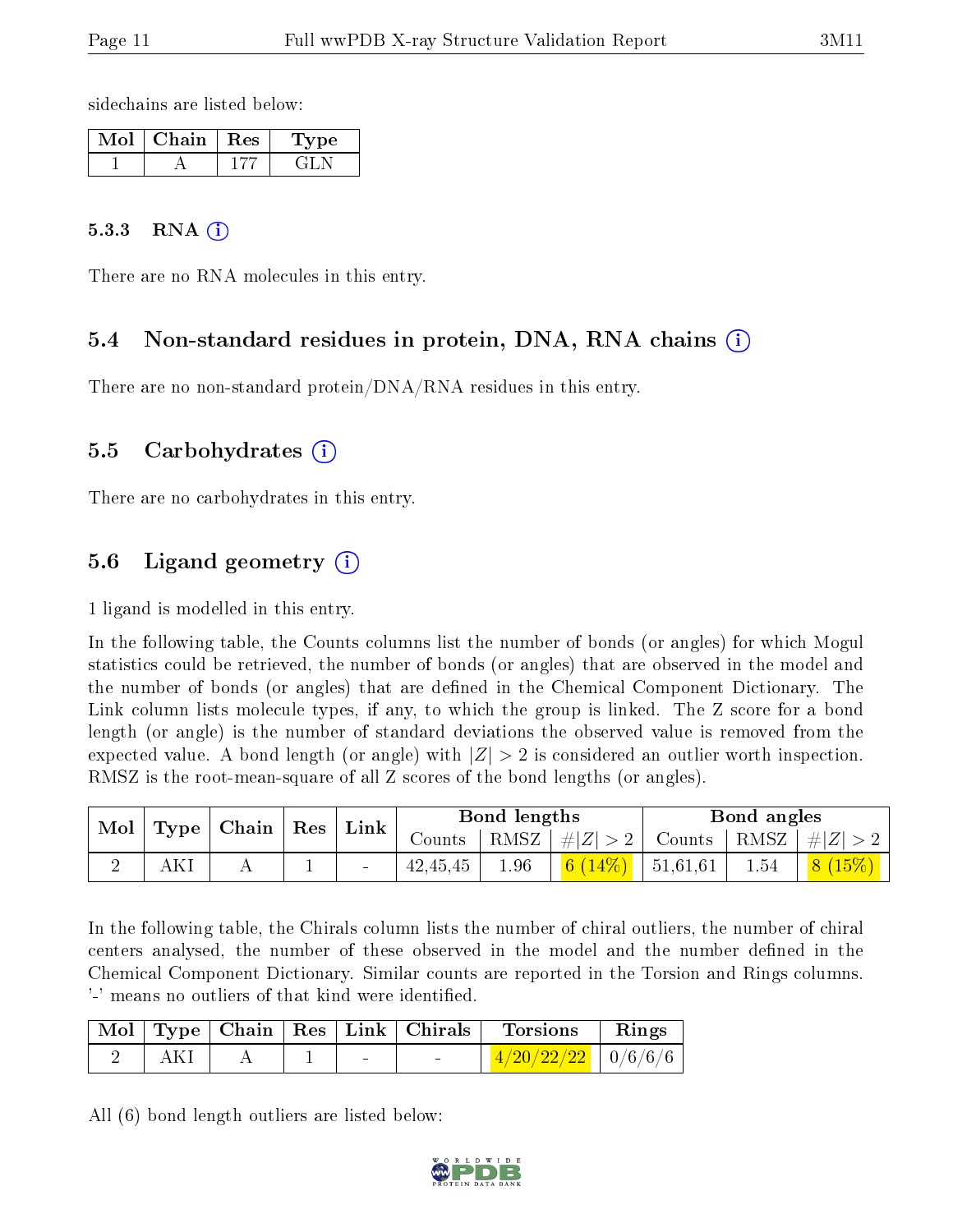| Mol            | Chain | Res | Type | Atoms     | $Z_{\rm}$ | Observed $(A)$ | $Ideal(\AA)$ |
|----------------|-------|-----|------|-----------|-----------|----------------|--------------|
| $\overline{2}$ |       |     | AKI  | CAG-CAC   | $-8.58$   | 1.39           | 1.49         |
| ച              |       |     |      | CAL-CAH   | $-4.24$   | 1.39           | 1.46         |
| റ              |       |     | AKI  | $C4-C5$   | $-4.18$   | 1.39           | 1.44         |
| റ              |       |     |      | $CBG-NBF$ | $-4.06$   | 1.33           | 1.41         |
| $\overline{2}$ |       |     | AKI  | CBA-NBD   | $-4.01$   | 1.33           | 1.41         |
| ച              |       |     |      | $CAG-C5$  | $-2.62$   | 1.39           | 1.42         |

All (8) bond angle outliers are listed below:

| Mol            | Chain | Res | Type | Atoms       | Z       | Observed $\binom{o}{c}$ | $Ideal(^o)$ |
|----------------|-------|-----|------|-------------|---------|-------------------------|-------------|
| $\overline{2}$ | А     |     | AKI  | $C2-N3-C4$  | 4.80    | 120.71                  | 116.59      |
| $\overline{2}$ | А     |     | AKI  | $N1-C2-N3$  | $-4.31$ | 121.93                  | 128.68      |
| 2              | А     |     | AKI  | $C5-C6-N1$  | $-3.74$ | 118.79                  | 124.89      |
| $\mathcal{D}$  | А     |     | AKI  | CBG-NBF-CBE | $-3.23$ | 120.01                  | 126.61      |
| $\overline{2}$ | А     |     | AKI  | CBA-NBD-CBE | $-3.20$ | 120.06                  | 126.61      |
| $\mathcal{D}$  | А     |     | AKI  | $C2-N1-C6$  | 3.09    | 120.68                  | 113.45      |
| $\mathcal{D}$  | А     |     | AKI  | $C5-C4-N3$  | $-3.04$ | 118.84                  | 121.35      |
| $\overline{2}$ | А     |     | AKI  | NBF-CBE-NBD | 2.38    | 116.64                  | 112.49      |

There are no chirality outliers.

All (4) torsion outliers are listed below:

|          | $Mol$   Chain | <b>Res</b> | Type | Atoms           |
|----------|---------------|------------|------|-----------------|
|          |               |            | AKI  | CAZ-CBA-NBD-CBE |
|          |               |            | AKI  | CBB-CBA-NBD-CBE |
| $\Omega$ |               |            | AKI  | CAG-CAH-CAL-CAM |
|          |               |            |      | CAG-CAH-CAL-CAQ |

There are no ring outliers.

1 monomer is involved in 7 short contacts:

|  |  | Mol   Chain   Res   Type   Clashes   Symm-Clashes |
|--|--|---------------------------------------------------|
|  |  |                                                   |

The following is a two-dimensional graphical depiction of Mogul quality analysis of bond lengths, bond angles, torsion angles, and ring geometry for all instances of the Ligand of Interest. In addition, ligands with molecular weight > 250 and outliers as shown on the validation Tables will also be included. For torsion angles, if less then 5% of the Mogul distribution of torsion angles is within 10 degrees of the torsion angle in question, then that torsion angle is considered an outlier. Any bond that is central to one or more torsion angles identified as an outlier by Mogul will be highlighted in the graph. For rings, the root-mean-square deviation (RMSD) between the ring in question and similar rings identified by Mogul is calculated over all ring torsion angles. If the

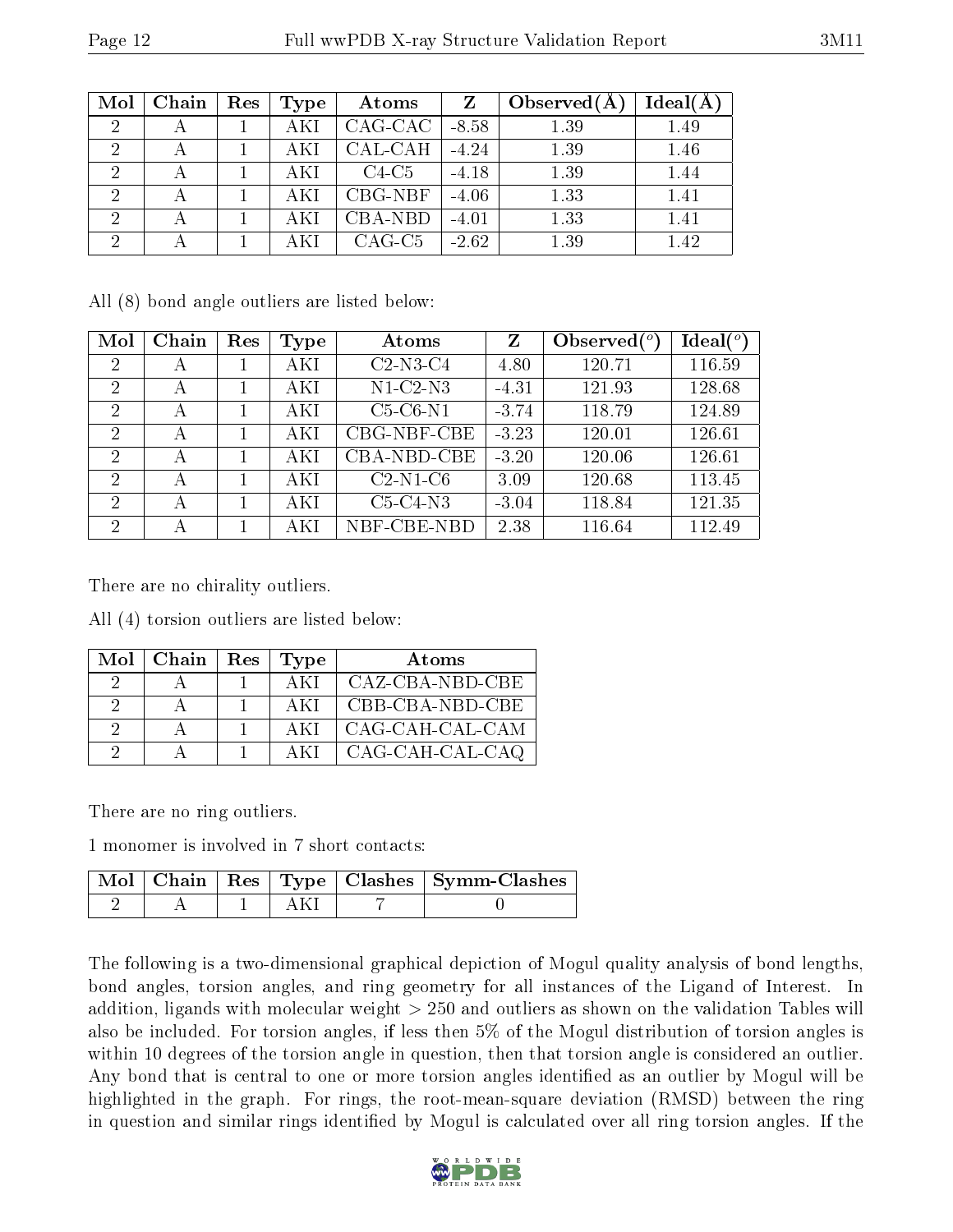average RMSD is greater than 60 degrees and the minimal RMSD between the ring in question and any Mogul-identified rings is also greater than 60 degrees, then that ring is considered an outlier. The outliers are highlighted in purple. The color gray indicates Mogul did not find sufficient equivalents in the CSD to analyse the geometry.



### 5.7 [O](https://www.wwpdb.org/validation/2017/XrayValidationReportHelp#nonstandard_residues_and_ligands)ther polymers  $(i)$

There are no such residues in this entry.

### 5.8 Polymer linkage issues  $(i)$

There are no chain breaks in this entry.

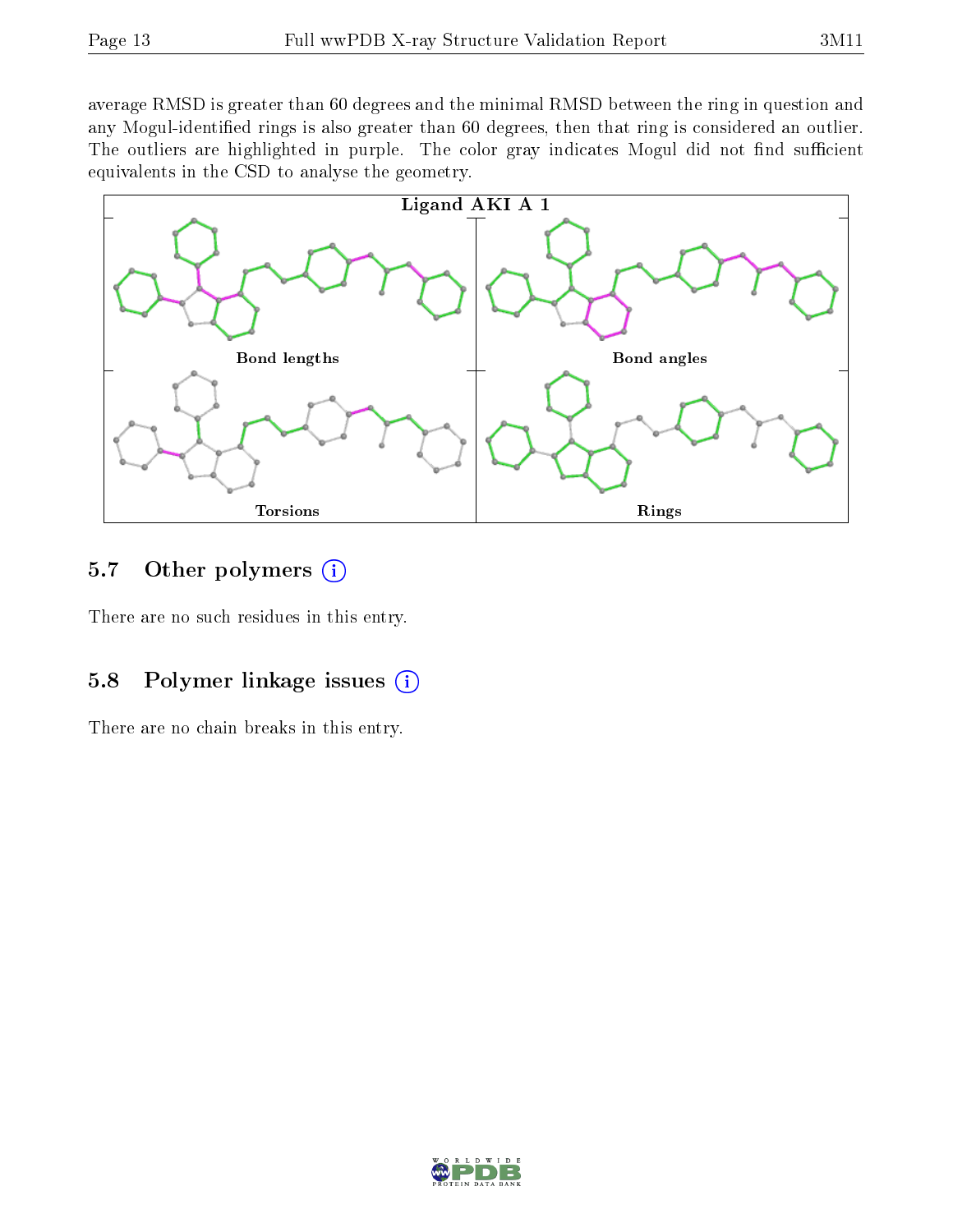## 6 Fit of model and data  $(i)$

## 6.1 Protein, DNA and RNA chains  $(i)$

In the following table, the column labelled  $#RSRZ> 2'$  contains the number (and percentage) of RSRZ outliers, followed by percent RSRZ outliers for the chain as percentile scores relative to all X-ray entries and entries of similar resolution. The OWAB column contains the minimum, median,  $95<sup>th</sup>$  percentile and maximum values of the occupancy-weighted average B-factor per residue. The column labelled ' $Q< 0.9$ ' lists the number of (and percentage) of residues with an average occupancy less than 0.9.

| $\mid$ Mol $\mid$ Chain | Analysed      | $ \langle \mathrm{RSRZ}\rangle $ | $\#\mathrm{RSRZ}{>}2$ |  | $\text{OWAB}(\AA^2) \mid \text{Q}<0.9$ |                                     |  |
|-------------------------|---------------|----------------------------------|-----------------------|--|----------------------------------------|-------------------------------------|--|
|                         | 256/279 (91%) | 0.34                             |                       |  |                                        | 15 (5%)   22   27   50, 66, 96, 104 |  |

All (15) RSRZ outliers are listed below:

| Mol            | Chain          | Res | <b>Type</b> | <b>RSRZ</b> |
|----------------|----------------|-----|-------------|-------------|
| 1              | А              | 390 | PRO         | 5.6         |
| $\mathbf{1}$   | $\bf{A}$       | 305 | MET         | 5.4         |
| $\mathbf{1}$   | А              | 304 | $\rm{ARG}$  | 4.6         |
| 1              | А              | 314 | SER         | 4.3         |
| $\mathbf{1}$   | А              | 391 | SER         | 3.9         |
| $\mathbf{1}$   | A              | 291 | $\rm GLY$   | 3.6         |
| $\mathbf{1}$   | А              | 280 | HIS         | 2.8         |
| $\overline{1}$ | $\bf{A}$       | 303 | GLY         | 2.8         |
| $\mathbf{1}$   | $\overline{A}$ | 315 | LEU         | 2.5         |
| $\overline{1}$ | А              | 273 | ALA         | 2.5         |
| $\overline{1}$ | $\bf{A}$       | 257 | ILE         | 2.5         |
| $\overline{1}$ | $\overline{A}$ | 173 | $\rm GLY$   | 2.4         |
| $\overline{1}$ | А              | 306 | HIS         | 2.3         |
| $\mathbf{1}$   | $\mathbf{A}$   | 174 | VAL         | 2.2         |
| $\overline{1}$ | А              | 144 | PHE         | 2.2         |

## 6.2 Non-standard residues in protein, DNA, RNA chains (i)

There are no non-standard protein/DNA/RNA residues in this entry.

### 6.3 Carbohydrates  $(i)$

There are no carbohydrates in this entry.